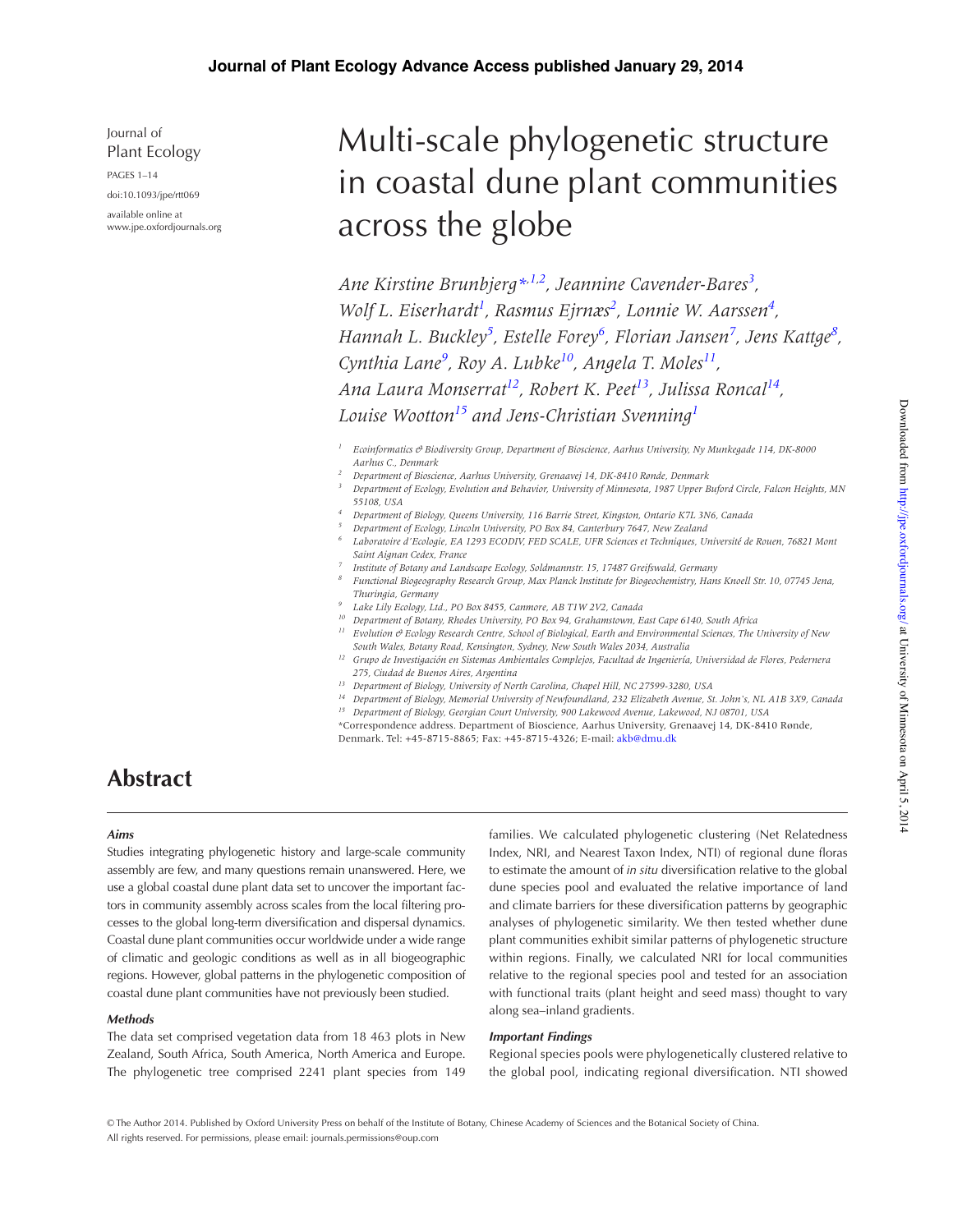stronger clustering than NRI pointing to the importance of especially recent diversifications within regions. The species pools grouped phylogenetically into two clusters on either side of the tropics suggesting greater dispersal rates within hemispheres than between hemispheres. Local NRI plot values confirmed that most communities were also phylogenetically clustered within regions. NRI values decreased with increasing plant height and seed mass, indicating greater phylogenetic clustering in communities with short maximum height and good dispersers prone to wind and tidal disturbance as well as salt spray, consistent with environmental filtering along sea–inland gradients. Height and seed mass both showed significant phylogenetic signal, and NRI tended to correlate negatively with both at the plot level. Low

NRI plots tended to represent coastal scrub and forest, whereas high NRI plots tended to represent herb-dominated vegetation. We conclude that regional diversification processes play a role in dune plant community assembly, with convergence in local phylogenetic community structure and local variation in community structure probably reflecting consistent coastal-inland gradients. Our study contributes to a better understanding of the globally distributed dynamic coastal ecosystems and the structuring factors working on dune plant communities across spatial scales and regions.

*Keywords:* disturbance, phylogenetic community structure, plant functional traits, plant height, seed mass

# INTRODUCTION

Different factors shape community structure and composition of biotic assemblages differently at different scales. At the same time, structuring factors at one scale are not independent of structuring factors at other scales (Ricklefs, 2004; Willis and Whittaker, 2002; Zobel, 1997). At global spatial extents, evolutionary and historical processes such as speciation, extinction, migration and plate tectonics may influence lineage distribution and local community structure (Kissling *et al.*, 2012; Ricklefs, 1987), notably through their effect on regional species pools from which species are filtered into local communities (Zobel, 1997). At local spatial extents, community structure may primarily be shaped by abiotic filtering and biotic interactions (Willis and Whittaker, 2002). Thus, integration of several spatial scales into a hierarchical framework has been proposed, e.g. in order to reveal the factors determining large-scale differences in species richness (Ricklefs, 2004; Willis and Whittaker, 2002). Only few studies have considered the importance of phylogenetic history for explaining community composition across large spatial extents (Cardillo, 2011). Although some recent studies (Barberán and Casamayor, 2010; Eiserhardt *et al.* 2013a; Kissling *et al.*, 2012) have focused on the determinants of phylogenetic community structure at continental and global scales, only a few taxonomic groups have been treated, and numerous questions on large-scale patterns remain unanswered. To the extent that diversification processes are important in community assembly, phylogenetic information is required to comprehend the interacting roles of ecology and evolution (Algar *et al.*, 2013, Cavender-Bares *et al.*, 2009, Emerson and Gillespie, 2008), and more studies are needed to understand the relative contributions of various mechanisms at different scales (Swenson, 2011). Here, we seek to uncover the important factors for community assembly across spatial scales from local filtering processes to global long-term diversification and dispersal dynamics.

Coastal dunes lend themselves to the study of community assembly across spatial scales. Coastal dunes are found on all continents and under a wide range of climatic and geologic conditions (Maun, 2009). Despite their worldwide distribution, dune ecosystems share universal sea–inland gradients in local environmental conditions with decreasing wind exposure, sand deposition, salt spray, pH and increasing soil organic matter and soil moisture from the sea and inland. As a consequence, a distinct coast-inland zonation of plant communities has long been acknowledged (Warming, 1909; Wilson and Sykes, 1999). This said, there are also strong geographic differences in the floristic composition of dune plant communities (Doing, 1985), likely reflecting climatic differences and regional scale processes such as speciation and extinction (Ricklefs, 1987). Thus, the make-up of local dune plant communities is likely affected by a variety of processes acting on widely different spatial scales. However, global patterns in the structure of coastal dune plant communities have not previously been studied quantitatively.

At a global scale, historical patterns in species origins may drive dune plant community composition and structure. However, these patterns may be blurred by a coastal dune environment offering excellent conditions for long-distance dispersal including wind dispersal along coast lines, water dispersal by sea currents and animal dispersal (especially by birds) (Maun, 2009). Of note, dune species are known to be adapted for water and wind dispersal (Maun, 2009). Thus, it is unclear how important *in situ* diversification is in dune plant communities. At regional and local scales, it has been demonstrated that the spatial distribution of plant species in coastal dunes is related to species sorting along environmental gradients (Brunbjerg *et al.*, 2012b; Gallego-Fernández and Martínez, 2011; Lane *et al.*, 2008) caused by the specific plant adaptations to this highly stressful and heterogeneous habitat (Maun, 2009). Moreover, phylogenetic community structure has been found to be related to disturbance and—to a lesser extent—competition at local and regional scales (Brunbjerg *et al.*, 2012a). This indicates that the evolutionary history of functional traits (any trait which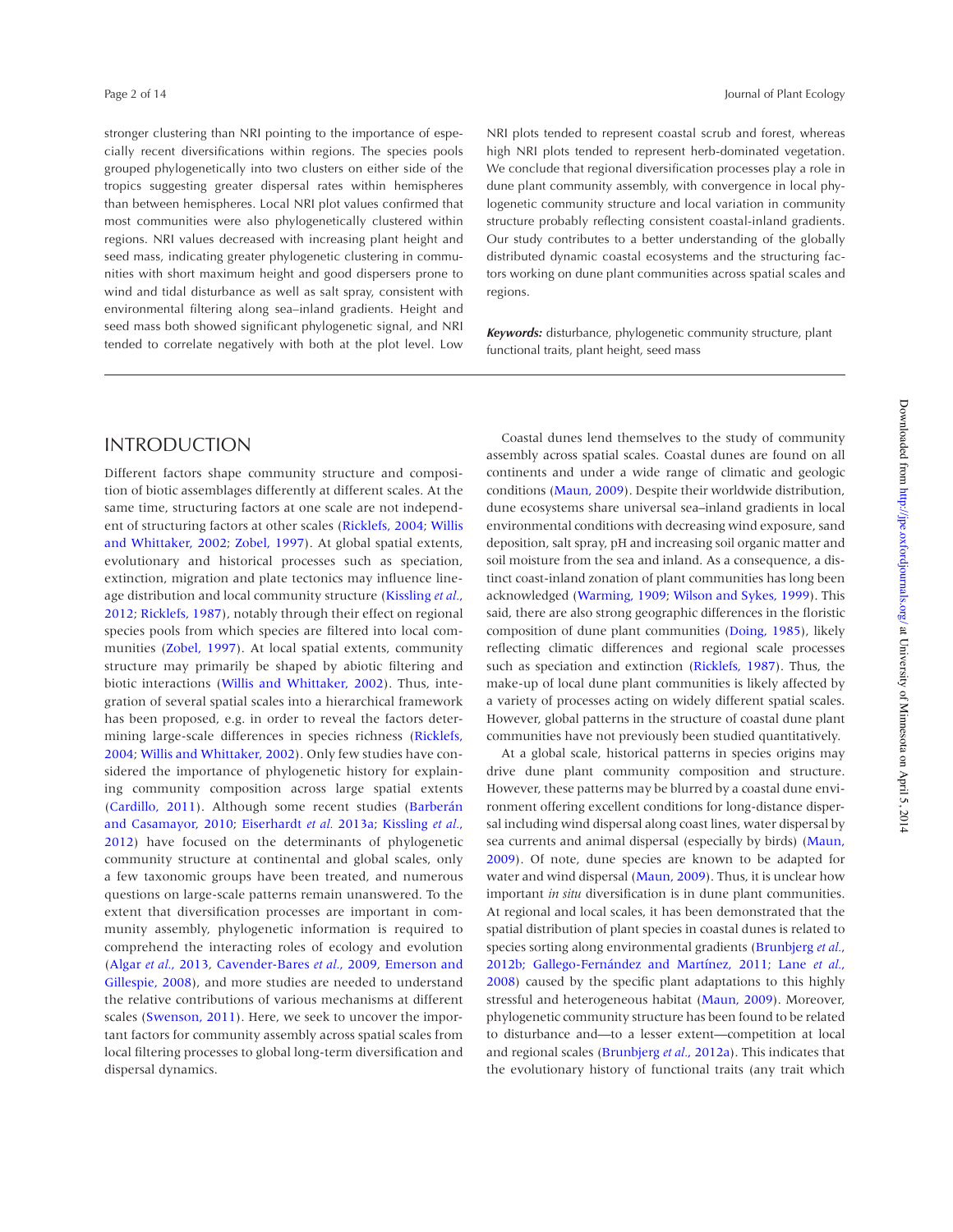impacts fitness indirectly *via* its effects on growth, reproduction and survival as defined in Violle *et al.*, 2007) interacts with the strong local environmental gradients in dunes to shape plant communities (Brunbjerg *et al.*, 2012a).

At the global scale, we asked if the phylogenetic structure of regional dune floras reflects *in situ* diversification, and which barriers are limiting the exchange of lineages among regions. If long-distance dispersal is limited, closely related species would be expected to be geographically clustered according to historical places of clade diversification. Alternatively, if dune plant species are sufficiently vagile, lineage composition should be similar in different regions. We derived two hypotheses based on likely dispersal barriers for temperate and subtropical dune plants: (i) Land barriers may impede dispersal if dune plant species spread most readily with sea currents or along shorelines. In this case, we expected that regions bordering the same ocean, and thus sharing the same water currents and wind corridors, harbour phylogenetically similar floras. (ii) Tropical conditions may inhibit the spread of temperate dune species from the Northern to the Southern Hemisphere or *vice versa* due to climatic niche conservatism, i.e. the inability to evolve tolerance to tropical climates (Wiens and Donoghue, 2004), resulting in relatively strong differences in species composition between the two hemispheres. This is expected because tropical dunes are inhabited by different plant lineages relative to subtropical and temperate dunes (Castillo *et al.*, 1991; Lane *et al.*, 2008; Maun, 2009). We based our expectations on current geography since most of the well-represented lineages in this study diversified recently relative to the most important changes in dispersal corridors caused by continental drift (Lomolino *et al.*, 2006).

At a regional scale we asked if disturbance and other environmental factors that change consistently along the local sea–inland gradient have geographically consistent effects on community composition. If this environmental filtering is strong compared with other regional filtering processes, we expect local phylogenetic community structure to be qualitatively similar across the world despite different species pools. Environmental filtering of plant species based on their functional traits will cause a clustered phylogenetic community structure if traits are phylogenetically conserved (Kraft *et al.*, 2007; Webb *et al.*, 2002). Plant height and seed mass are thought to be particularly important in reflecting species' ecological strategies related to disturbance (Weiher *et al.*, 1999; Westoby, 1998). Smaller seeds pack fewer resources but are produced in greater number and have greater colonization and dispersal ability (Aarssen and Jordan, 2001; Henery and Westoby, 2001) and may therefore be advantageous in disturbed environments. Taller plants compete more effectively for light (Cavender-Bares *et al.*, 2004; Tilman, 1982), but shorter plants tend to be more resilient under high disturbance (Weiher *et al.*, 1999; Westoby, 1998). Furthermore, smaller plants may be selected for in disturbed environments as energy is allocated to fast reproduction on the expense of competitive ability (e.g. plant height) because of the limited time between disturbance events restricting time for vegetative growth (Grime, 1979; Westoby, 1998). We hypothesize that significant environmental filtering will be associated with disturbed areas, as indicated by plots that contain species with short stature and low seed mass. If such disturbance-related traits are phylogenetically conserved, we expect a negative correlation between phylogenetic clustering in community structure and both seed mass and plant height.

Here, we addressed these questions using a large data set of vegetation plots from nine dune regions on five continents (Fig. 1). We hypothesized that (i) as a result of local diversification regional dune floras are phylogenetically clustered relative to the global dune species pool; (ii) regional dune floras bordering the same ocean basin are phylogenetically similar due to shared dispersal pathways; (iii) regional dune floras within hemispheres are phylogenetically similar due to the tropics acting as a barrier between the northern and southern temperate zone; (iv) local communities are phylogenetically clustered relative to the regional pool in all regions due to environmental filtering on phylogenetically conserved functional traits; and (v) local phylogenetic structure is correlated with disturbance-related plant traits reflecting environmental filtering along sea–inland gradients.

#### MATERIALS AND METHODS

#### **Global scale analyses**

#### *Study sites and species data*

The data set comprised species occurrence data from 18463 vegetation plots in natural coastal dune communities in North America, South America, Europe, Africa and Oceania (Fig. 1; Supplementary Table S1) ranging from foredune to inland communities. We divided western North America and Europe into floristic subregions as these may host different regional species pools. Western North America was divided into Madrean (western Mexico and the southern California) and Vancouverian (North America from central California to Alaska) following Cronquist (1982), and Europe into North Atlantic region (western Denmark, Holland and Belgium), South Atlantic region (France) and Central European region (Germany and eastern Denmark) following Frey and Lösch (2010) (Fig. 1).

A global species list was constructed by combining the regional species lists. We used species as the taxonomic level; information on subspecies and variants was not used. Furthermore, hybrids and observations not identified to species level were omitted. The species list was checked for synonyms according to the taxonomy from Taxonomic Name Resolution Service (Boyle *et al.*, 2013; http://tnrs.iplantcollaborative.org/). We did not discriminate between native and introduced species.

#### *Phylogeny*

An initial phylogenetic tree was constructed in Phylomatic (Webb and Donoghue, 2005) using the Phylomatic tree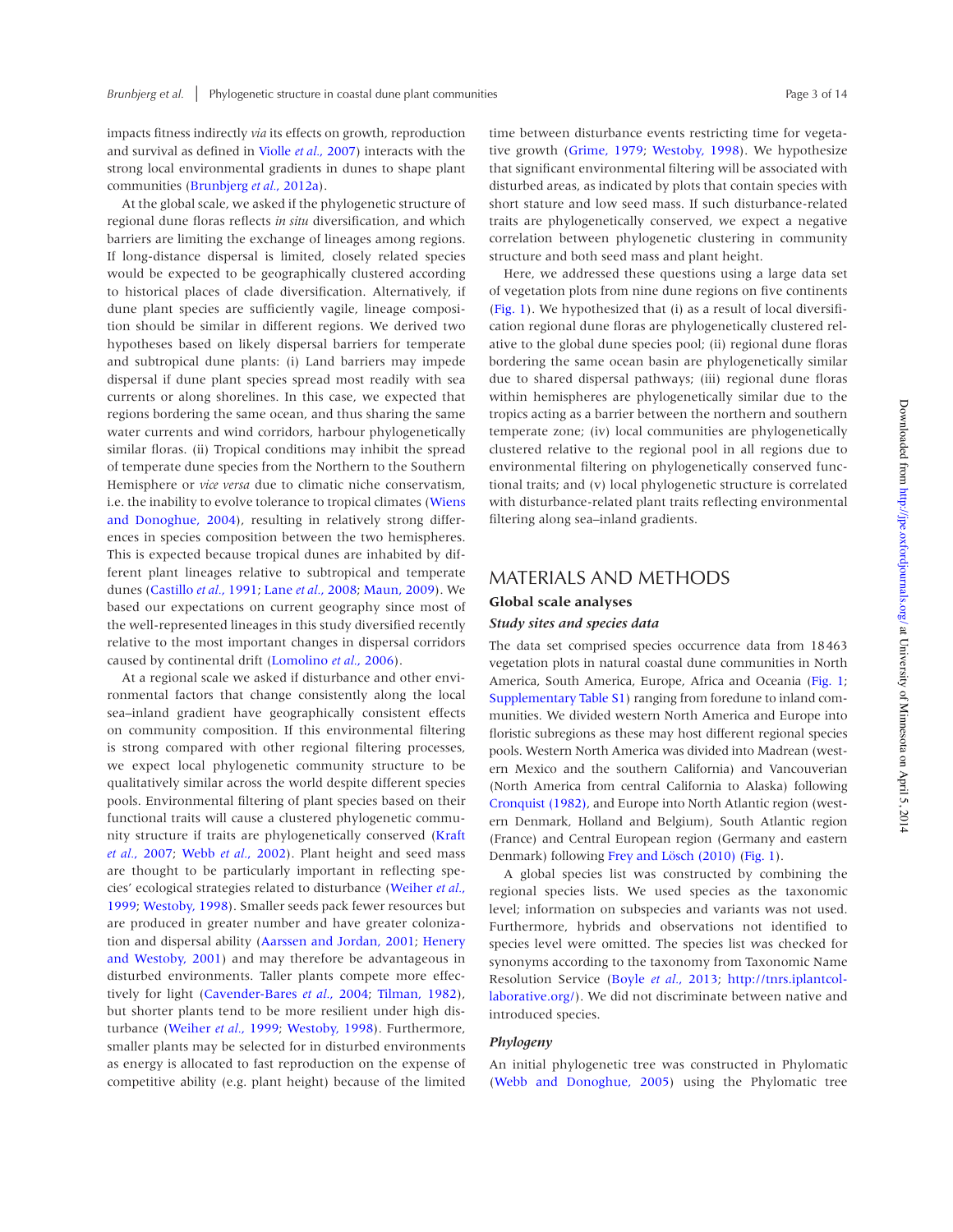

**Figure 1:** world map showing data location and the nine regions. Region acronyms: Vancouverian North America (V.NA), Madrean North America (M.NA), Eastern North America (E.NA), South America (S.Am), Central Europe (C.EU), North Atlantic European coast (N.Atl.EU), South Atlantic European coast (S.Atl.EU), South Africa (S.Af) and New Zealand (NZ).

R20100701 for plants, which is based on the APG III system (Bremer *et al.*, 2009). Six species were not recognized by Phylomatic (Selaginellaceae (one species), Lycopodiacae (four species), Cupressaceae (one species)), and these were manually placed in the tree according to Wikström and Kenrick (2001) and Ran *et al.* (2010). This initial tree was resolved as far as possible according to available literature (see Supplementary Table S2a). Three phylogenetic trees were constructed: (i) a 'minimal conflict tree', which included only well-supported and non-conflicting relationships from the literature, (ii) a 'highly resolved tree', which included both well-supported and less well-supported nodes, and (iii) a 'fully resolved tree' where all polytomies in the highly resolved tree were resolved randomly (for details, see Supplementary Data S2b). In the minimal conflict and highly resolved trees, species not found in literature were placed unresolved in the tribe/subfamily/ genus they were known to belong to based on relevant taxonomic literature (see Supplementary Table S2a).

We approximated divergence times in Phylocom v. 4.1 (Webb *et al.*, 2008) using the branch length adjustment (BLADJ) function and an age file based on estimated ages from recent literature, mainly Bell *et al.* 2010 (see Supplementary Table S3 for full details). The dated tree consisted of 2307 species from 171 families and 969 genera; however, for the analyses, a reduced tree with only angiosperms was used to avoid outlier effects on community phylogenetic structure by the very few  $(n = 65)$  gymnosperms and pteridophytes in the data set. The tree used for the analyses consisted of 2241 species from 149 families and 940 genera.

#### **Local scale analyses**

#### *Species occurrence data*

Because of variable plot sizes, we divided the data set into two groups: small plots  $(1-4 \text{ m}^2)$  and large plots  $(70-100 \text{ m}^2)$ . This permitted comparison of phylogenetic community structure among regions and variation due to differences in plot size could be accounted for (Supplementary Table S4).

#### *Trait data*

We used two traits from the TRY database (Kattge *et al.*, 2011, see Supplementary Table S5 for details) thought to be particularly important for species' ecological strategies related to disturbance: plant height and seed mass. We used maximum plant height to avoid measurements of seedlings and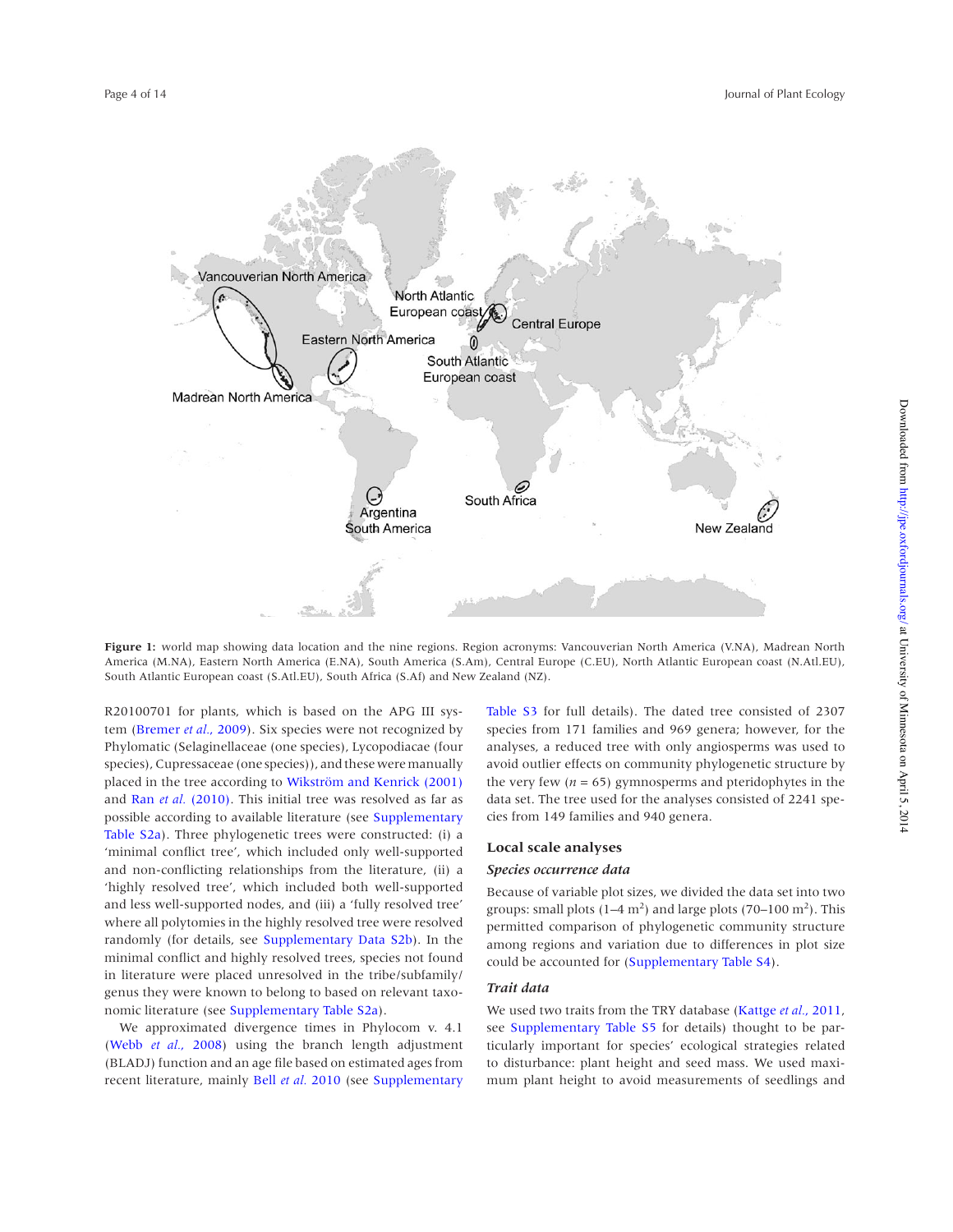juveniles registered in the trait data set (Moles *et al.*, 2009). An additional maximum plant height data set was provided by Angela Moles (Moles *et al.*, 2009). For each species, the maximum height was used if values from several data contributors were found in the combined TRY and Moles data set. For seed mass, mean trait values were calculated for each species if values from several data contributors were found in the database. Seed mass data were obtained for 50% and maximum plant height for 68.4% of the species corresponding to 88.9 and 93.1% of the species occurrence in the whole data set.

#### **Statistical analyses**

#### *Global scale analyses*

First, we tested if the species co-occurring in any of the nine regions (New Zealand, South Africa, South American, Eastern North America, Vancouverian North America and Madrean North America, North Atlantic Europe, South Atlantic Europe and Central Europe) were more (or less) closely related phylogenetically than expected from random assembly of the global species pool. This was done using both the Net Relatedness Index (NRI) and Nearest Taxon Index (NTI; Webb *et al.*, 2002) to be able to compare phylogenetic community structure at different phylogenetic levels. These indices are defined as standardized effect sizes, quantifying how strongly the phylogenetic relatedness of a set of co-occurring species deviates from a null expectation. They are calculated as  $-1 \times [(r_{obs}$ mean( $r_{\text{rand}}$ ))/sd( $r_{\text{rand}}$ )], where  $r_{\text{obs}}$  is the observed phylogenetic relatedness and  $r_{\text{rand}}$  is the distribution of phylogenetic relatedness expected from random assembly (the null model). NRI and NTI differ only in the way *r* is calculated: NRI uses the mean pairwise divergence time among co-occurring species, whereas NTI uses the mean of the divergence times between each species and its closest co-occurring relative. Positive values of NRI and NTI indicate phylogenetic clustering (i.e. cooccurring species are more closely related than expected from the null model); negative values indicate phylogenetic overdispersion (i.e. co-occurring species are more distantly related than expected). Calculations were done in R v. 2.12 (R development core team, 2008) using R package Picante (Kembel *et al.*, 2010). We used a null model in which species names were randomly swapped 999 times across the phylogenetic tree (null model 'taxa.labels' in Picante), holding species richness of regions and the species turnover among them constant. The calculation was performed for all three phylogenetic trees (minimal conflict, highly resolved and fully resolved).

Second, we tested if regions were phylogenetically more similar within the same ocean (due to land barriers) or hemisphere (due to climate barriers) than expected at random. To this end, we calculated the phylogenetic turnover among regions using the comdistnt and comdist function in Picante. For each pair of regions A and B, comdist quantifies the mean of all phylogenetic distances (i.e. time since divergence) separating species occurring in A from species occurring in B. Comdistnt quantifies the average of the phylogenetic distance between each species in A and its closest relative in B. To test the dispersal hypotheses, we used a permutational multivariate analysis of variance (adonis) in the Vegan package in R, as recommended by Oksanen (2009). Clustering of regions according to hemisphere (Southern Hemisphere: New Zealand, South Africa, South America versus Northern Hemisphere: North America and Europe) would suggest a tropical dispersal barrier, whereas clustering according to shared sea ways (Atlantic Ocean: Europe, South America, South Africa and Eastern North America versus Pacific: Western North America and New Zealand) would indicate importance of long-distance dispersal *via* sea ways.

The Nodesig function in Phylocom (Webb *et al.*, 2008) was used on relative abundance within each region (number of occurrences per species standardized with the total number of occurrences in the region) to identify the clades that were significantly over- or under-represented in the Northern and Southern Hemisphere regions, respectively. Relative abundance was used to minimize the effect of presence of few individuals of, e.g. introduced species occurring in an area by 'accident'. Nodesig compares the number of descendent taxa from a given node in each sample with the number of descendent taxa from a given node in a random sample with the same number of taxa (Webb *et al.*, 2008).

To further describe the phylogenetic differences among regions, we identified specific indicator clades for each region using an indicator species analysis (Dufrêne and Legendre, 1997) on a node  $\times$  site matrix in the labdsv package in R. To avoid identifying a large number of small nodes, a significance level of 0.001 was used. The node × site matrix was derived from a node-as-factor matrix (computed in Phylocom) containing the abundance of certain nodes in a given region from the species phylogeny. The node-as-factor algorithm assesses for each node in the phylogeny whether one or more of its descendent species are found in a given species assemblage (here region), resulting in a node  $\times$  site matrix equivalent to the species × site matrix normally used in community ecology (Webb *et al.*, 2008).

#### *Local scale analyses*

Within each region, we used NRI to determine local phylogenetic community structure for each plot (both small:  $1-4$  m<sup>2</sup> and large:  $70-100 \text{ m}^2$ ) relative to the regional species pool. To allow interpretation of the NRI results, we calculated the phylogenetic signal of each trait (maximum plant height and seed mass). To this end, we used the 'phylosignal' function in Picante and the highly resolved tree to calculate Blomberg's K (Blomberg *et al.*, 2003). *P* values were based on the variance of the phylogenetically independent contrasts relative to a null model that randomly reshuffled the trait values 1000 times on the phylogenetic tree.

To quantify functional variance among communities, we calculated mean seed mass and maximum plant height for each plot. Mean seed mass was calculated based on  $log_{10}$ seed mass values. We used the maximum height of the tallest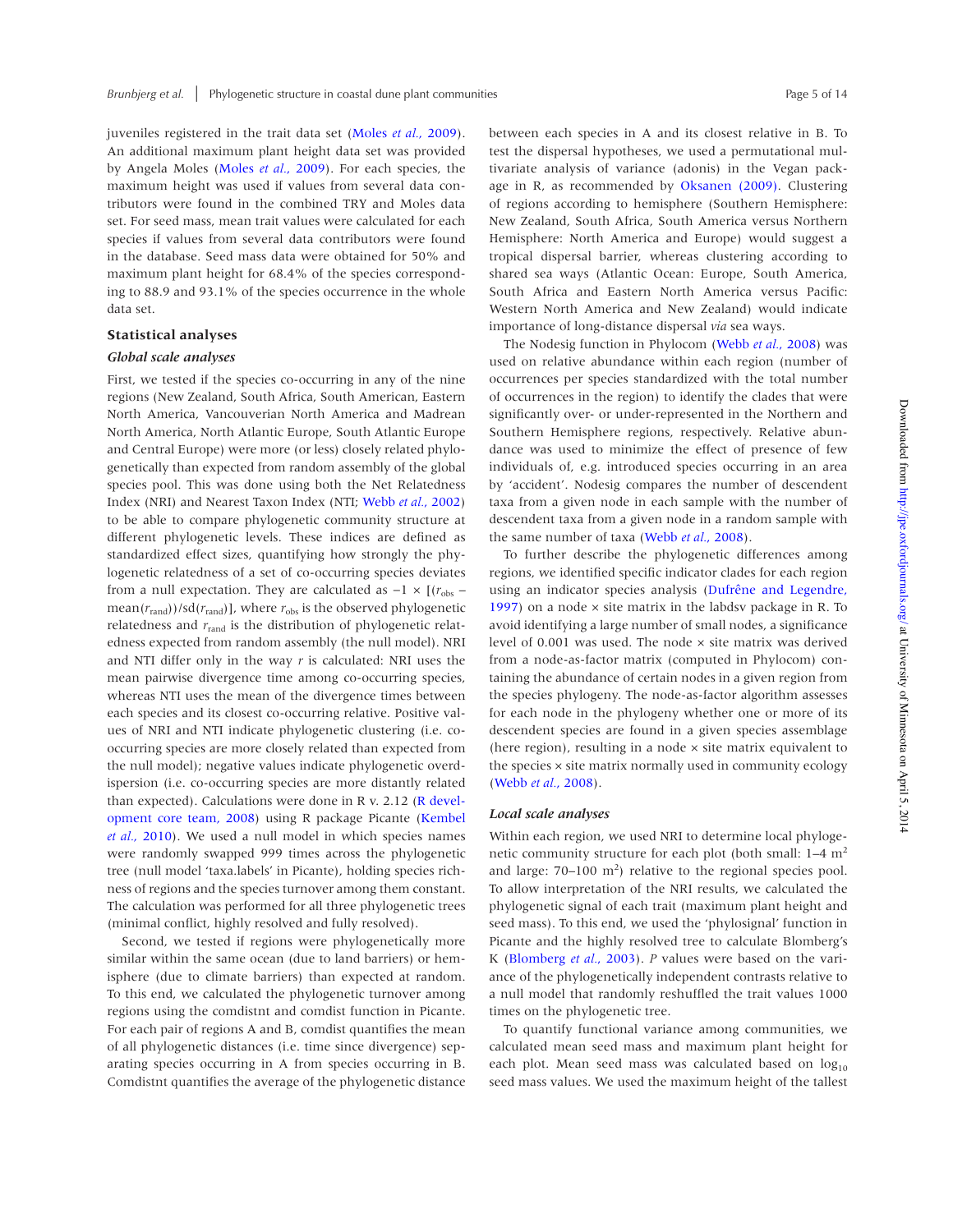species in each plot, assuming that tall individuals are particularly important for community structure *via* size-asymmetric competition for light (Tilman, 1982). As very tall growing species may have a dominant influence on the outcome of competition for light, height was not log transformed as is otherwise common for continuous trait variables (Moles *et al.* 2004, 2009). Mean plot seed mass and maximum height were only calculated for plots with three or more species with known trait values. We built a linear Ordinary Least Squares (OLS) regression model using NRI as response variable and maximum plant height, mean seed mass, the 14 combinations of region and plot size as well as all interactions (region × seed mass × plant height) as explanatory variables. Mean seed mass and maximum plant height were centered and standardized before analyses. The full model was reduced to the best nested model based on the Akaike Information Criterion (AIC). Only plots having mean trait values for both traits were used  $(n = 8344)$ . To assess spatial non-independence of plots within regions, we calculated Moran's I (Legendre and Legendre, 1998) for the residuals of the final model separately for each combination of region and plot size using the Spatial Analysis in Macroecology software (SAM; Rangel *et al.*, 2010). Only plots having geographic coordinates were used (*n* = 7599).

To further describe the ecological difference between moreclustered and less-clustered plots, we calculated the relative proportion of tree-shrub-liana species vs. herb-graminoid-vine species in the 10 plots with highest and lowest NRI values, respectively, for each region. Growth form data (for the 513 species in the selected plots) were compiled from TRY (Kattge *et al.*, 2011, http://www.try-db.org)  $(n = 411)$ , and for species not found in these sources ( $n = 102$ ), we used Wikipedia (http:// en.wikipedia.org) and other web sources. An independent *t*-test was used to assess whether the amount of tree, shrub and liana species differed between plots having high and low NRI values.

#### *Scale dependence of local NRI*

Because of the differences in sampling methods (plot size, regional extent and regional habitat heterogeneity) across regions, we assessed the robustness of the phylogenetic community structure analyses. We tested the effect of plot size on NRI values as we expected clustering to be stronger in small plots compared with large plots because larger plots encompass greater environmental heterogeneity and thereby less similar plant species—decreasing clustering (Cavender-Bares *et al.*, 2006; Willis *et al.*, 2010). Difference in mean NRI values in small and large plots was assessed using an independent *t*-test. Furthermore, the effect of differences in regional species pools in terms of regional extent and regional habitat heterogeneity on mean plot NRI was assessed. Latitudinal extent was used as a proxy for regional extent, whereas habitat heterogeneity was estimated by the length of the first axis in a Detrended Correspondence Analysis (DCA) on species presence–absence in plots for each region. We expected mean plot NRI to increase with both regional extent and habitat heterogeneity as environmental filtering should be stronger across larger gradients

(Cavender-Bares *et al.*, 2009). To test the hypothesis, we built OLS models using mean NRI values for small and large regions as response variables and regional habitat heterogeneity and regional extent as explanatory variables, respectively.

# RESULTS

## **Global scale analyses**

Of the nine geographic regions, South America, New Zealand and Western North America showed significant clustering based on the NRI. Based on the NTI, all regions except for Eastern North America and South Africa were significantly clustered (Fig. 2; Supplementary Table S6). Because results were consistent regardless of the phylogenetic tree used, only results for the highly resolved tree are reported hereafter.

Calculating the significance of clustering due to a tropical climate barrier or land barriers using adonis (R package 'Vegan') and based on phylogenetic similarity, we found the grouping of regions based on climatic barriers to be highly significant in an *F-*test. Regions on the same side of the tropical climate barrier were significantly clustered together based on mean nearest taxon distances (comdistnt, *F* = 1.81, *P* = 0.016) but not based on mean pairwise distances (comdist). Regions sharing water-dispersal ways did not cluster together based on either of the phylogenetic turnover metrics. Over-represented lineages in the Southern Hemisphere included clades within Aizoaceae, *Gnaphalieae*, *Senecio*, Vernoniaceae, Santalales and Celastrales, whereas under-represented lineages were Lamiaceae, Rosaceae, Fagales, Salicaceae, Violaceae and *Carex* (Supplementary Fig. S1; Supplementary Table S7). Most clades had the opposite relationship to the Northern Hemisphere.

The Species Indicator Analysis yielded 986 significant nodes using a 0.001 significance level. The number of clades for which a given region was a significant indicator for more than 50% of the clade's descendants ranged from 0 to 12 clades. Specifically, the North Atlantic European region and South Africa were significant indicator regions for more than 50% of the species in 12 and 11 clades, respectively, whereas New Zealand and South Atlantic European regions were indicator region for less than 50% of the descendent species in clades (Supplementary Table S8).

#### **Local scale analyses**

Intra-regional NRI values were positive in 11 of 14 regions and most (9 of 14) were significantly different from the null model in which species were randomly swapped across the phylogeny. Only the Madrean North American region showed significantly negative NRI values and only for small plots (Table 1). To emphasize the areas with strong phylogenetic community structure, only the regions in which NRI was significant in more than 10% of the plots were used for further analysis (South Africa, North Atlantic European region (large and small plots), Central European region (large and small plots), Madrean North America (large plots) and Eastern North America (large plots)) (Table 1).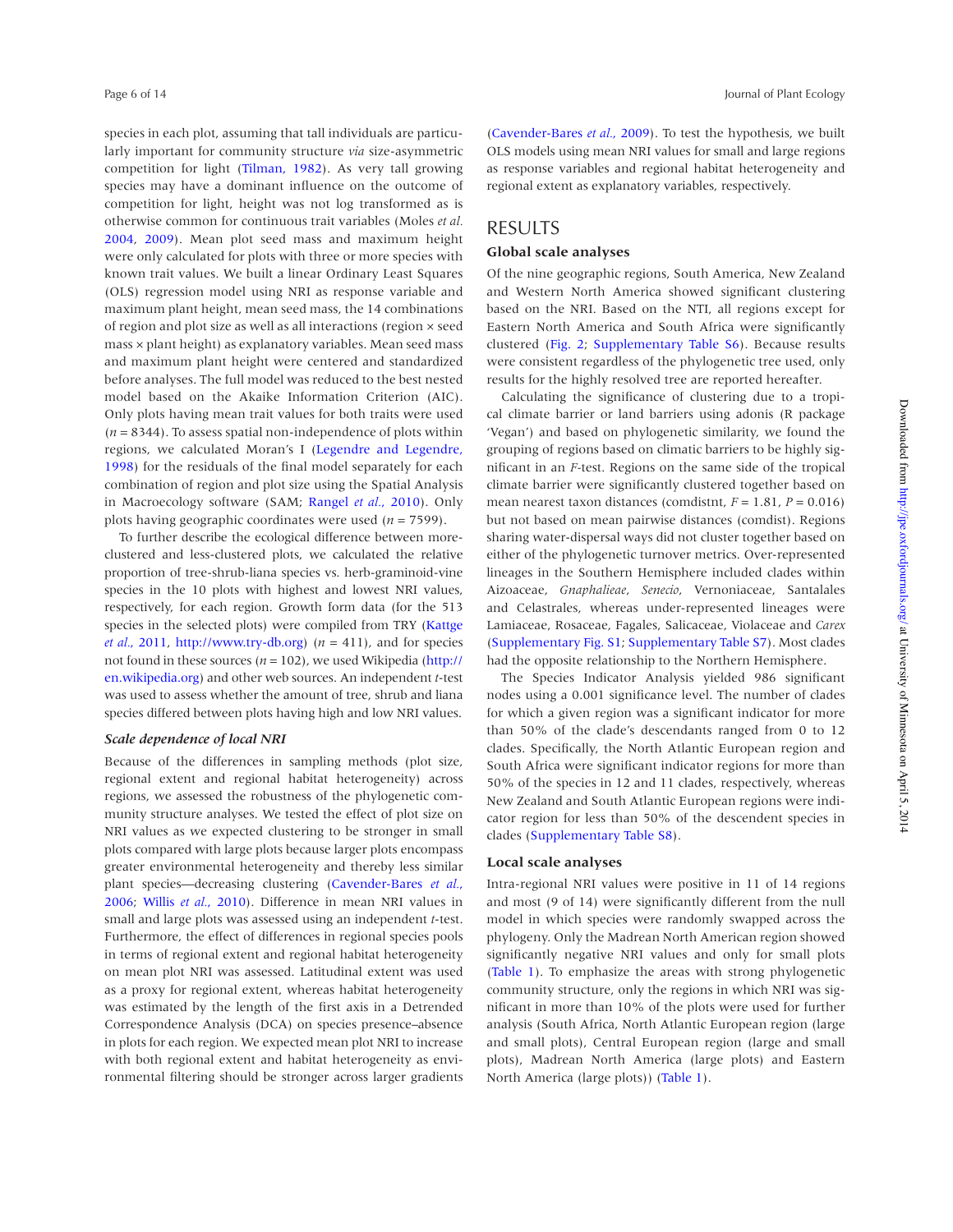

**Figure 2:** (a) NRI and (b) NTI for each of the nine regions (see Fig. 1 for abbreviations). Negative NRI/NTI values indicate phylogenetic overdispersion, whereas positive NRI/NTI values indicate phylogenetic clustering. Significance is indicated with asterisk: \**P* < 0.05,  $*$ *\*P* < 0.01,  $*$ *\*\*P* < 0.001.

Blomberg's K for both plant height and seed mass indicated significantly greater signal than the random model, but less than expected based on Brownian motion evolution (Table 2) as is commonly found in plant trait studies (Eaton *et al.*, 2012; Knapp *et al.*, 2012). Plant height was more strongly phylogenetically conserved than seed mass.

The best OLS model of NRI included region, maximum plant height, mean seed mass and their interaction terms

when using plots holding three or more species for which we had trait values (8344 plots; Table 3; Fig. 3). We found significant differences in NRI between regions. Except for South Africa and Madrean North America, maximum plant height and mean seed mass significantly affected NRI with maximum plant height showing the most consistent pattern among regions (Table 3; Fig. 3; Supplementary Table S9). In general, NRI decreased with increasing maximum plant height (except for North Atlantic European region (small)), whereas NRI increased with mean seed mass for some regions (North Atlantic European region (small), Central European region (small)) and decreased with mean seed mass for other regions (North Atlantic European region (large), Central European region (large) and Eastern North America (large)) (Fig. 3). The results showed significant but weak spatial autocorrelation (Moran's  $I < 0.1$ ) when calculating Moran's I on residuals from the full model (Supplementary Table S10). Using all plots (including the plots with less than three species with trait values; 8694 plots) gave similar results ( $R^2 = 0.11$ ,  $P < 0.001$ ).

In all of the five regions containing large plots (and meeting the 10% NRI-criteria), the proportion of trees, shrubs and lianas was higher in plots with low NRI values. However, the trend was only significant in North Atlantic Europe (*t*-test, *P* = 0.013, mean %high NRI =  $0.007$ , mean % $low$  NRI =  $0.072$ ), Central Europe (*t*-test, *P* = 0.001, mean %high NRI = 0.049, mean %low NRI = 0.260) and Eastern North America (*t*-test, *P* < 0.001, mean %high NRI =  $0.085$ , mean %low NRI =  $0.650$ ), while South Africa was marginally significant (*t*-test, *P* = 0.099, mean %high NRI =  $0.226$ , mean %low NRI =  $0.348$ ), and Madrean North America non-significant (Fig. 4).

#### **Scale dependence of local NRI**

When testing the effect of plot size on local plot NRI values in regions for which we had data from both large and small plots, we found a consistent pattern of lower NRI values in small plots (Fig. 5). All, but one region (Vancouverian North America), showed a significant difference in mean NRI between large and small plots. Vancouverian North America was the only region for which the 10% criterion was not met, which might explain the non-significant result for this region.

The effect of regional habitat heterogeneity (as indicated by length of DCA axis 1) on plot NRI was small and not significant for neither small nor large plots. Furthermore, the effect of regional extent (as measured by the latitudinal extent of the region) on plot NRI was small and not significant for neither small nor large plots.

# DISCUSSION

In this global study of dune plant communities, we found a cross-scale pattern of phylogenetic clustering, i.e. of regional scale assemblages relative to the global species pool and of plot-scale assemblages relative to the regional species pool. The clustering of regional scale assemblages indicates that dune floras have at least partly assembled *via* regional diversification.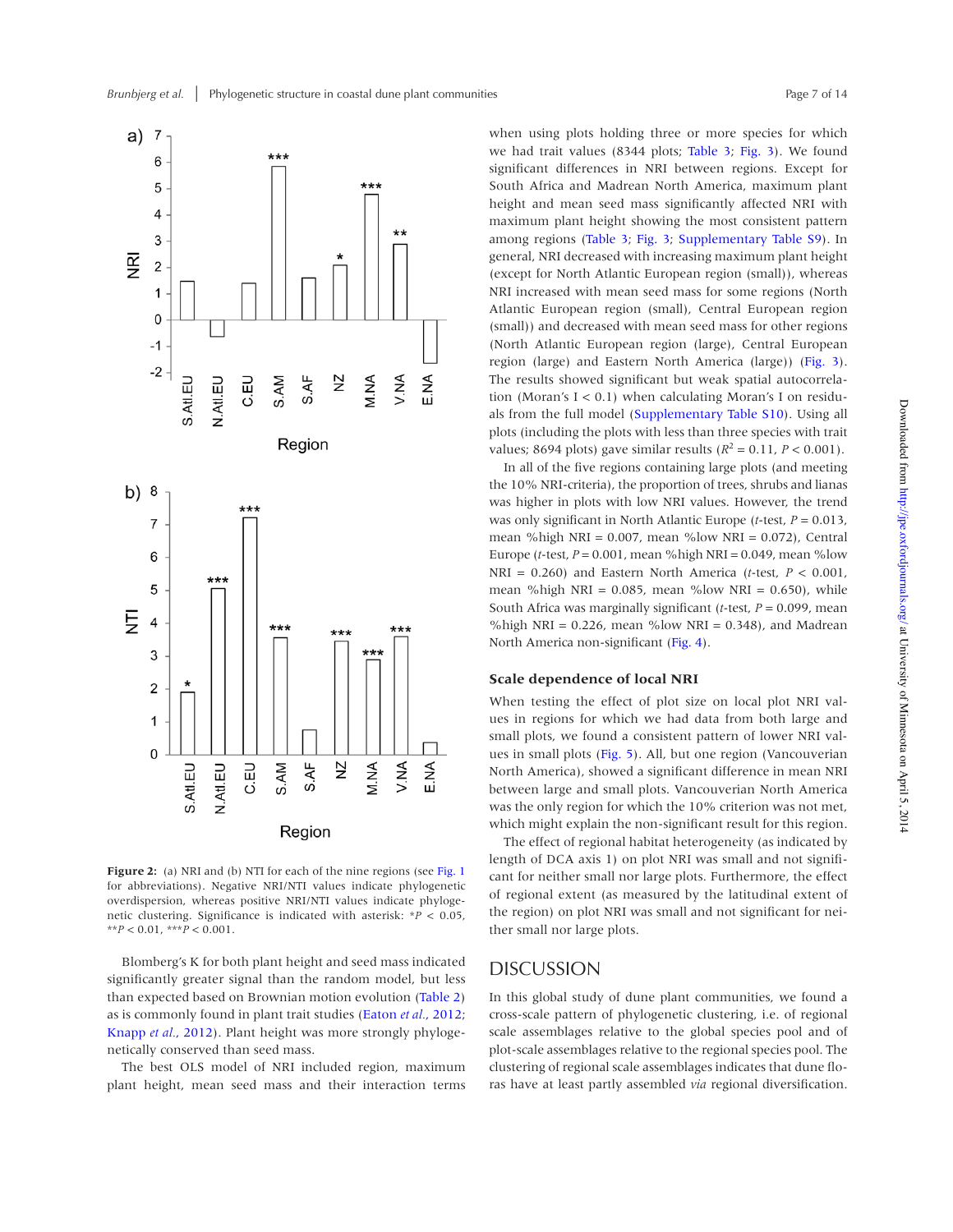| Region   | Number of plots | Plot area $(m2)$ | Mean NRI | $P(NRI \neq 0)$ | Number of<br>$NRI+ (%)$ | Number of<br>$NRI-$ (%) | Regional<br>extent (km) | Habitat<br>heterogeneity |
|----------|-----------------|------------------|----------|-----------------|-------------------------|-------------------------|-------------------------|--------------------------|
| S.Af     | 151             | 100              | 1.184    | < 0.001         | 26(17.2)                | 0(0.0)                  | 168.83                  | 5.40                     |
| S.Am     | 230             | 100              | 0.087    | 0.123           | 3(1.3)                  | 4(1.7)                  | 523.41                  | 6.11                     |
| NZ       | 411             | $\overline{4}$   | 0.087    | 0.103           | 9(2.2)                  | 0(0.0)                  | 675.57                  | 4.50                     |
| S.Atl.EU | 129             | $\mathbf{I}$     | 0.209    | 0.008           | 1(0.8)                  | 0(0.0)                  | 224.16                  | 4.01                     |
| M.NA     | 142             | $1 - 4$          | $-0.645$ | < 0.001         | 1(0.7)                  | 12(8.5)                 | 1676.10                 | 1.05                     |
| M.NA     | 102             | $70 - 100$       | 0.857    | < 0.001         | 17(16.7)                | 0(0.0)                  | 1676.10                 | 1.05                     |
| V.NA     | 17              | $1 - 4$          | $-0.158$ | 0.572           | 0(0.0)                  | 0(0.0)                  | 3254.15                 | 13.20                    |
| V.NA     | 82              | $70 - 100$       | $-0.001$ | 0.992           | 2(2.4)                  | 0(0.0)                  | 3254.15                 | 13.20                    |
| N.Atl.EU | 1896            | $1 - 4$          | 1.193    | < 0.001         | 286(15.1)               | 1(0.1)                  | 709.60                  | 9.41                     |
| N.Atl.EU | 4585            | $70 - 100$       | 1.540    | < 0.001         | 1001(21.8)              | 2(0.0)                  | 709.60                  | 9.41                     |
| E.NA     | 1015            | $1 - 4$          | 0.182    | < 0.001         | 53(5.2)                 | 0(0.0)                  | 253.05                  | 6.27                     |
| E.NA     | 495             | $70 - 100$       | 0.012    | 0.836           | 18(3.6)                 | 48 (9.7)                | 253.05                  | 6.27                     |
| C.EU     | 675             | $1 - 4$          | 0.817    | < 0.001         | 92(13.6)                | 8(1.2)                  | 240.18                  | 9.04                     |
| C.EU     | 834             | $70 - 100$       | 1.392    | < 0.001         | 179(21.5)               | 0(0.0)                  | 240.18                  | 9.04                     |

|  |  | Table 1: mean local phylogenetic community structure represented by NRI for small and large plots in the nine regions |  |  |
|--|--|-----------------------------------------------------------------------------------------------------------------------|--|--|
|--|--|-----------------------------------------------------------------------------------------------------------------------|--|--|

*P* values for *t*-test (mean NRI different from zero) and the number and fraction of significant positive (NRI+) and negative (NRI−) NRI plot values using rank significance are given. The regions holding more than 10% significant NRI plot values are marked in bold. Regional extent is measured as latitudinal extent. Habitat heterogeneity within regions is measured as length of axis one of the detrended correspondence analysis. For region acronyms, see Fig. 1.

**Table 2:** phylogenetic signal of two functional traits (maximum plant height for 1532 species and seed mass for 1121 species) as measured by Blomberg's K relative to two null models: random (species randomized 999 times across the tips of the phylogeny) and Brownian motion trait evolution

| Null model      | Functional traits | Kobs | K.mean.null | $\text{Sim} > \text{obs}$ | K.ses   |       |
|-----------------|-------------------|------|-------------|---------------------------|---------|-------|
| Random          | Plant height      | 0.57 | 0.09        |                           | 26.85   | 0.001 |
|                 | Seed mass         | 0.35 | 0.11        |                           | 1.68    | 0.001 |
| Brownian motion | Plant height      | 0.57 | 1.00        | 983                       | $-1.35$ | 0.984 |
|                 | Seed mass         | 0.35 | 1.00        | 999                       | $-2.04$ | 1.000 |

Observed phylogenetic signal (Kobs), mean value of null model (K.mean.null), number of simulated observations greater than the observed (Sim > obs), standardized effect size (K.ses) and *P* values (*P*) are given.

**Table 3:** Anova table for the best ordinary least square model for NRI as a function of region, maximum plant height (*H*) and mean seed mass (SM) and interactions between them

|             | Df   | Sum sq  | Mean sq | <i>F</i> value | $\boldsymbol{P}$ |
|-------------|------|---------|---------|----------------|------------------|
| Region      | 6    | 1279.3  | 213.2   | 131.55         | < 0.001          |
| H           | 1    | 92.7    | 92.7    | 57.17          | < 0.001          |
| <b>SM</b>   | l    | 9.2     | 9.2     | 5.69           | 0.017            |
| Region:H    | 6    | 224.9   | 37.5    | 23.13          | < 0.001          |
| Region: SM  | 6    | 190.4   | 31.7    | 19.58          | < 0.001          |
| H:SM        | 1    | 5.7     | 5.7     | 3.52           | 0.061            |
| Region:H:SM | 6    | 61.0    | 10.2    | 6.27           | < 0.001          |
| Residuals   | 8316 | 13478.7 | 1.6     |                |                  |

The model is based on 8344 plots holding at least three species with trait values in the seven regions with significant NRI values based on the 10% criteria. Degrees of freedom (Df), sum of squares (Sum sq), mean sum of squares (Mean sq), *F* and *P* values are given.

In particular, a tropical climate barrier appears to separate two 'evolutionary arenas' (Jetz and Fine, 2012) for temperate and subtropical dune plant communities, resulting in phylogenetically distinct groups in the Northern and Southern Hemisphere. Within regions, significant phylogenetic clustering appears to reflect strong environmental filtering along sea–inland gradients, as evidenced by the link to disturbancerelated plant functional traits (maximum plant height, mean seed mass).

#### **Global scale**

Our study showed regional dune plant communities to be clustered compared to the global species pool, indicating the importance of regional diversification (hypothesis 1; Crisp *et al.*, 2009). Some regions were inhabited by more phylogenetically distinct groups of species than others. NTI showed stronger clustering than NRI, indicating that especially recent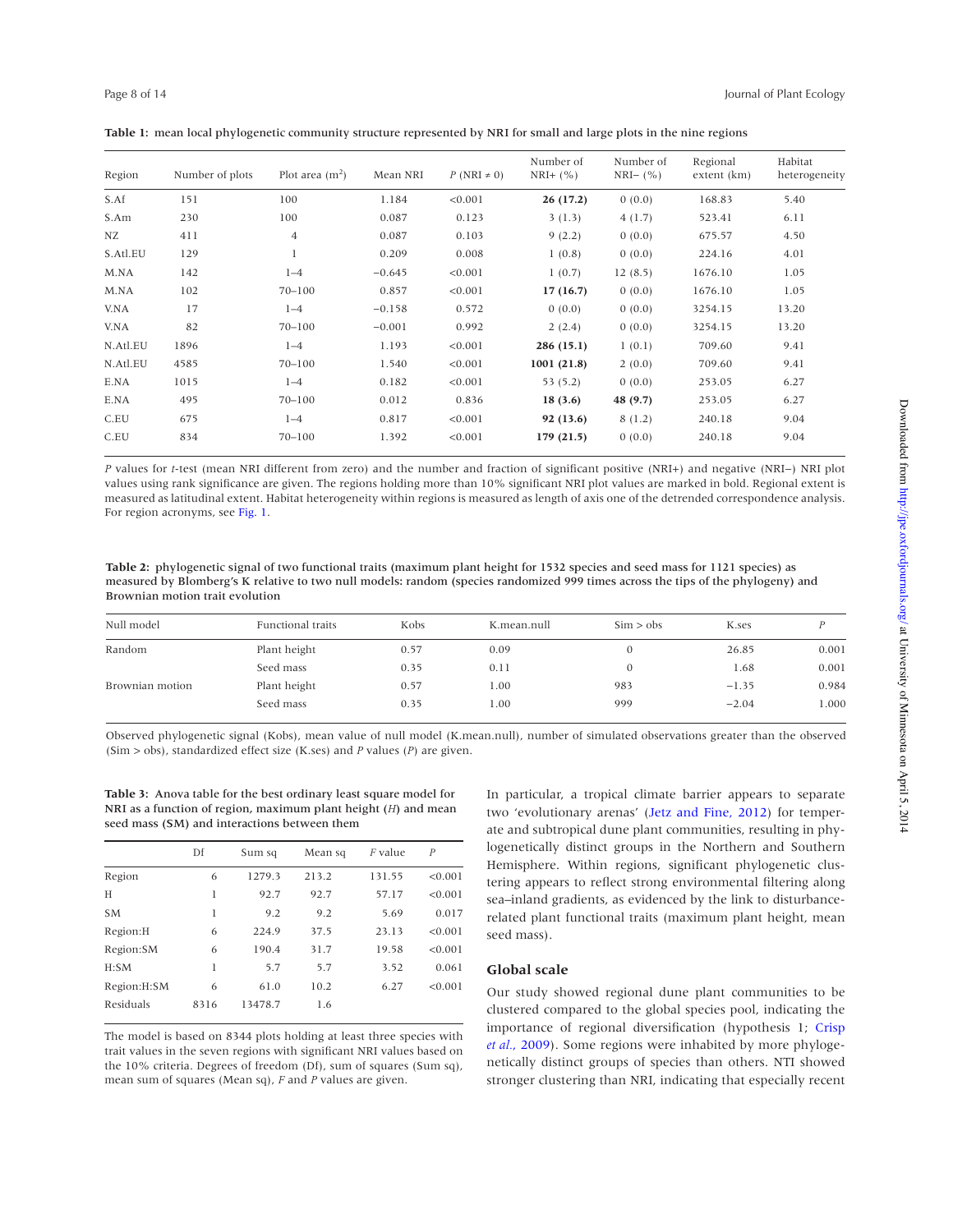

**Figure 3:** contour plots showing predicted NRI from the OLS regression of NRI on maximum plant height and mean seed mass for each of the five regions for which significant NRI values were obtained (according to the 10% criteria). Only the five regions for which the OLS were significant are shown. Plant height and seed mass are standardized by subtracting the mean and dividing by the standard deviation. Darker grey represents lower NRI values. Standardized coefficients from OLS models are reported in Supplementary Table S9.



**Figure 4:** box plot showing percent of trees, shrubs and lianas in the 10 plots with highest and lowest NRI values, respectively, within each of the five regions for which data for large plots were available. Significance is indicated with asterisk: \**P* < 0.05, \*\**P* < 0.01, \*\*\**P* < 0.001. *P* values are given where there were insignificant differences in mean percentage of trees, shrubs and lianas between plots with high and low NRI.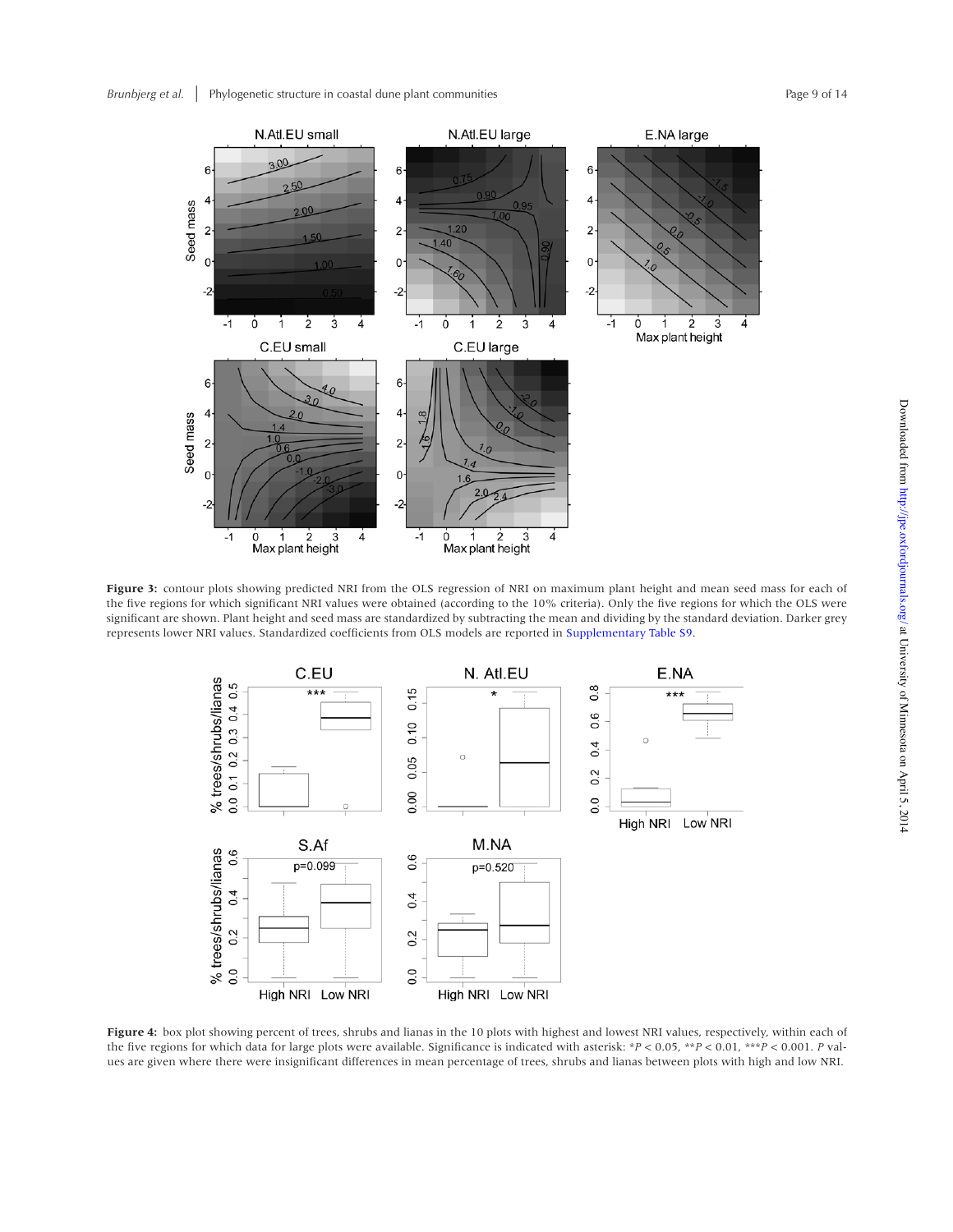

**Figure 5:** box plot showing local plot NRI values for large and small plots in the five regions for which data on both large and small plots were available (see Fig. 1 for abbreviations). Significant difference between mean NRI values is indicated with asterisk: \**P* < 0.05, \*\**P* < 0.01, \*\*\**P* < 0.001. *P* values are given where there were insignificant differences in mean NRI values between small and large plots.

diversification has happened within regions rather than across regions (NTI quantifies the distance among tips rather than the total mean distance between all species in a region; Webb *et al.*, 2002). Hence, recent clustering (NTI) was significant in all but two regions suggesting that, despite the fact that most deep lineages occur on every continent and both hemispheres, specific sub-lineages have evolved in every region. Most likely, the coastal dune flora in these regions has not evolved from clades that are shared among the world dunes but are derived from the respective regional inland floras with subsequent *in situ* diversification. However, our results do not show if the clustering is actually due to diversification within the dune habitat (of each region), due to certain clades of each region's adjacent inland flora being more prone to developing dune lineages (clade-level preadaptation) or due to stochastic recruitment to the dune flora from regionally diversified lineages. Furthermore, there may be a general tendency of phylogenetic community structure being scalesensitive, with increasing clustering when using larger species pools (Swenson *et al.*, 2006).

Because dune species are known to be adapted to water and wind dispersal (Maun, 2009), we expected similarities among regions sharing the same water current and wind corridors; in other words, we expected regions to be grouped into Pacific and Atlantic super regions (hypothesis 2). This was not the case, indicating that dispersal across landmasses (e.g. North America) is no more limited than dispersal across oceans or along shorelines, at least not on evolutionary timescales (Crisp *et al.*, 2009). Alternatively, a land barrier effect may be counteracted by an effect of shared continental species pool, i.e. dune communities on the same landmass or the same biome are phylogenetically similar because they contain lineages that are derived from the same flora (Crisp *et al.*, 2009). Lacking separation between Pacific and Atlantic dune plant communities may also be explained by efficient long-distance dispersal by wind in the Southern Hemisphere. This phenomenon is known as a strong driver of floristic connectivity among Southern Hemisphere regions, at least for cryptogam species (Muñoz *et al.*, 2004). The observed lack of separation between groups across landmasses could also be a recent phenomenon related to human transport of propagules and introduction of invasive species influencing species distribution and plant community composition. Since the Columbian Exchange (*sensu* Mann, 2006) initiated in the 16th century, the cross-scale distribution of plant species has also been affected by humans. Especially across coastal regions, human movement of plant species has occurred by introducing non-native species to new areas both unintentionally over major trade routes, and intentionally, e.g. to prevent sand drift (Martínez and García-Franco, 2004) or to establish edible or ornamental plants (Pimentel *et al.*, 2000). Human settlement and development alters coastal dune environments, which may indirectly have influenced migration and colonization of plant species (Provoost *et al.*, 2011). Current species composition at both local and regional scales is therefore likely to be affected by these anthropogenic mechanisms (Ellis *et al.*, 2012). Thus, if no introduction of non-natives had occurred, the observed clustering within regions probably would have been even stronger. However, it is hard to make a clear-cut separation of native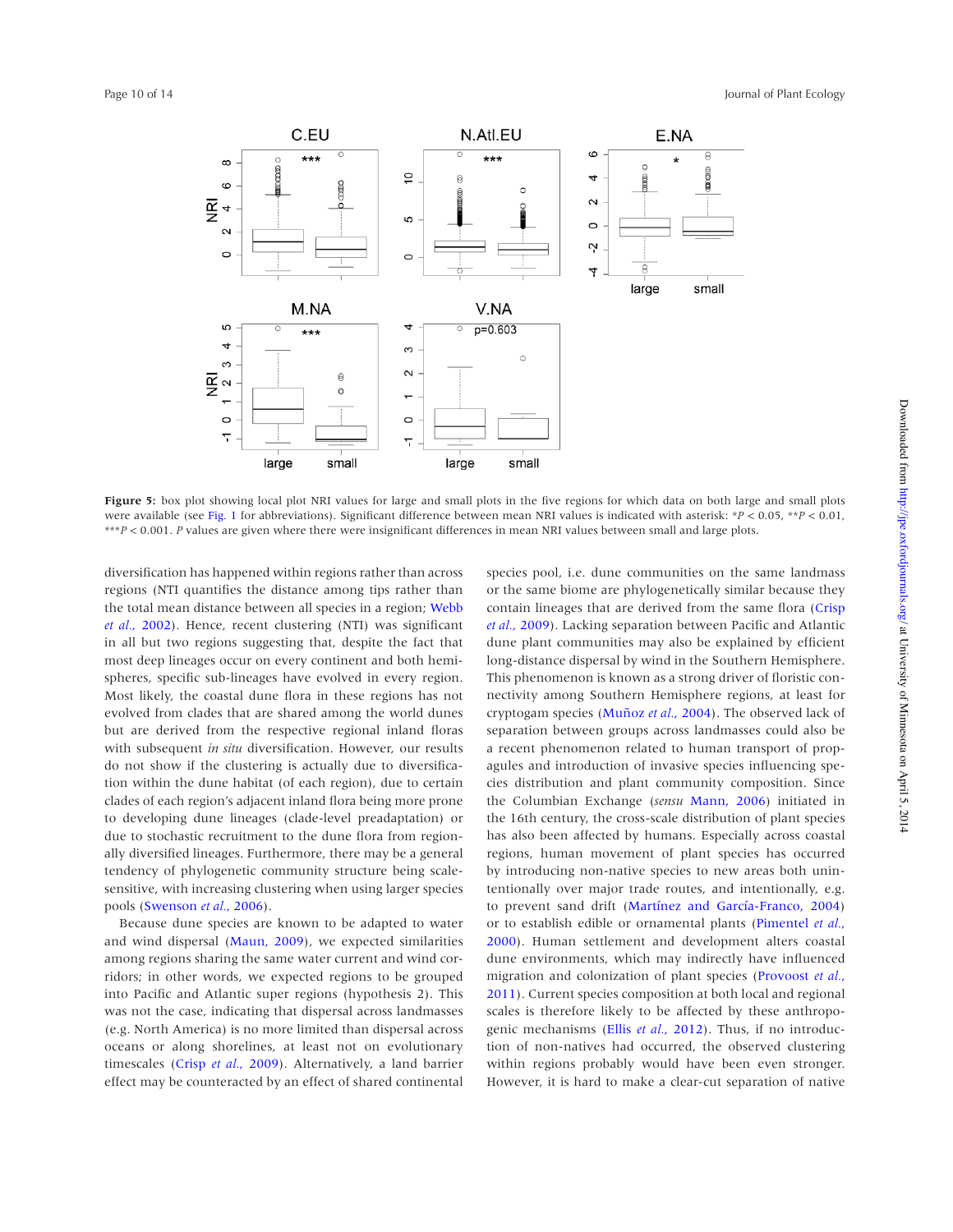and non-native dune plant species given their likely long history of human introductions and other human effects.

In contrast to the hypothesized land barriers, the tropics appear to be a strong climatic dispersal barrier for temperate dune plants, causing separate diversifications in the Northern and Southern Hemisphere (hypothesis 3, discussed in Wiens and Graham, 2005). Since only the phylogenetic turnover metric based on nearest neighbour distances (comdistnt) yielded a significant result, this seems to be true only for relatively recent diversification; deeper divergences of clades are apparently found across the globe. This finding indicates that dune plants cannot readily disperse over long distances *via* water currents, but ecological connectivity in terms of suitable climate is required. Again, this result is not necessarily limited to dune plants, since the clustered dune plant lineages in each hemisphere may derive from preadapted clades that are restricted to either South or North.

The hemisphere affiliation (from indicator clade analyses) of clades responsible for the significant difference between Northern and Southern Hemisphere dune regions was consistent with knowledge of the current distribution of clades (Mabberley, 1997) and, to some degree, with knowledge of place of origin (e.g. Aizoaceae over-represented in the Southern Hemisphere and originated in South Africa; Salicaceae and Fagales over-represented in the Northern Hemisphere and originated in Laurasia (Raven and Axelrod 1974)). Therefore, although exotic species have been introduced to new areas and dunes have been degraded, this have not disrupted the general floristic distribution patterns at least at the scale of this analysis (in some areas invasive species have out-competed native species and changed the local dune communities as discussed in Maun (2009)). Also clades characteristic for each region reflected the current distribution of species. Large clades holding widely distributed species (e.g. Pooideae, *Cyperus* complez; Maun, 2009) were significantly indicated by most of the nine regions (Supplementary Table S8), whereas specific regions were indicators of smaller clades, again in accordance with occurrence of characteristic clades found in the respective regions (Aizoaceae (e.g. *Carpobrotus* spp.) and Anacardiaceae (e.g. *Rhus* spp.) in South Africa (van der Maarel, 1993a); Arecaceae (e.g. *Sabal* spp.) and Cactaceae (e.g. *Opuntia* spp.) in Eastern North America (van der Maarel, 1993a); Salicaceae (*Salix arenaria*), Ericaceae (*Calluna vulgaris*, *Erica tetralix*), Rubiaceae (*Galium* spp.) and Adoxaceae (*Sambucus nigra*) in North Atlantic Europe (van der Maarel, 1993b)).

In a global perspective, tropical dunes are still under-represented within the available data sets, and further metaanalyses should be performed to obtain a more complete picture of the relations among dune plants and community composition.

#### **Local scale**

The local analyses showed a predominantly clustered pattern within dune communities in all regions, indicating ubiquitous importance of environmental filtering (hypothesis 4). This pattern was expected based on earlier results for Danish dunes (Brunbjerg *et al.*, 2012a) and the hypothesis of similarly strong sea–inland environmental gradients in dune systems worldwide. Our results of consistent clustering in phylogenetic community structure across regions confirm the observations of Doing (1985) who described the similarities in community structure for foredune plant communities across continents.

Both plant height and seed mass showed a stronger phylogenetic signal than random. Thus, closely related species have more similar seed mass and plant height than expected by chance, supporting the idea that phylogenetic community structure may indeed be related to these two traits. From well-known ecological theories of disturbance adaptation and plant traits (Grime, 1979,; Westoby, 1998) and results from studies on coastal dunes (Brunbjerg *et al.*, 2012a), we expected to find NRI relations to disturbance-related plant traits (hypothesis 5). Maximum plant height is assumed to decrease with increasing disturbance at the plot level because of the trade-off between vegetative growth and fast reproduction (Grime, 1979; Westoby, 1998). Seed mass is also expected to decrease with increasing disturbance within the dune complex as seed mass is lower in open and light habitats compared with closed and low-light habitats (Mazer, 1990). However, it has been found that species growing in areas of persistent and strong natural disturbance (beaches) have larger seeds (Maun, 2009). The relationship of NRI to both functional trait variables indicates that disturbed areas harbour more closely related species. This seems to be a pattern not only in Danish dunes (Brunbjerg *et al.*, 2012a) but also at a global scale. However, the effect differed among regions. One of the reasons why seed mass did not show a more consistent correlation with NRI may be that species in disturbed dune areas may disperse by rhizomes as well as by seeds. A species' dispersal ability is therefore not fully described by seed mass (as noted in Feagin and Wu, 2007). Furthermore, seed dispersal distance has been found to be more strongly related to plant height than seed mass (Thomson *et al.*, 2011) potentially weakening the hypothesized relationship between seed mass and disturbance. Recently, it has been discussed whether mean plant trait values are useful in community studies as intraspecific variation in trait values due to, e.g. plasticity or genetic variability may also be important for some traits (Auger and Shipley, 2013; Violle *et al.*, 2012). The importance of accounting for intraspecific variation has been demonstrated (Albert *et al.*, 2010; Messier *et al.*, 2010), but the documented effect differs among traits and spatial scale of the study (Albert *et al.*, 2010; Auger and Shipley, 2013). However, at global scale and different plant growth forms interspecific variation dominates intraspecific variation (Kattge *et al.*, 2011). Working on this large, global scale, using average plant trait values calculated from the TRY database was inevitable and seems justified.

Using all plots (not only the ones for which we have trait data) to calculate the relative amount of trees/shrubs/lianas vs. herbs/graminoids/vines further improved our ecological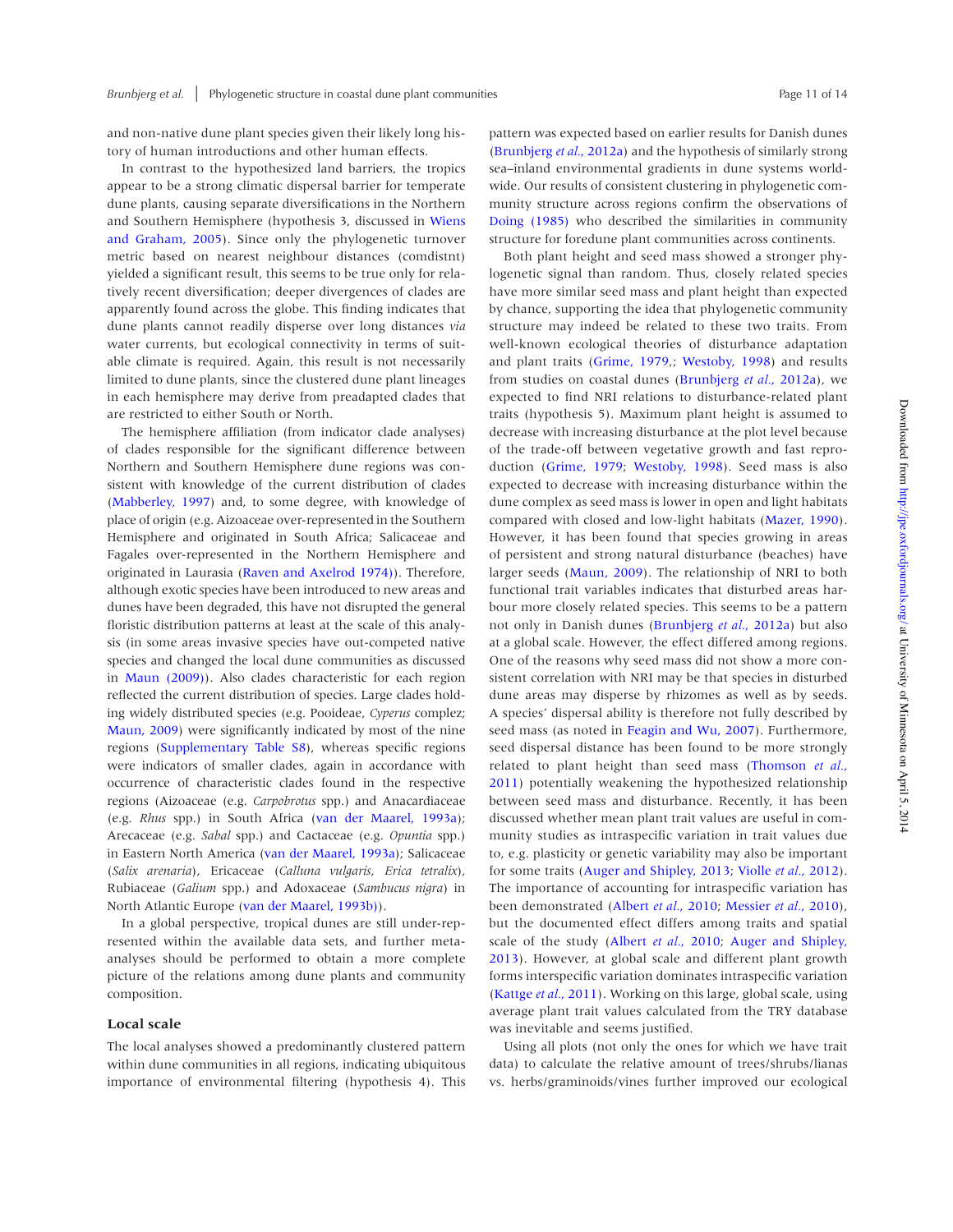understanding of phylogenetic clustering: plots with high clustering are the plots with greater numbers of herbs and grasses, whereas plots with lower clustering contain forest and scrub-like vegetation (Fig. 4). This is in accordance with the disturbance hypothesis outlined above. Furthermore, the results indicate that phylogenetic clustering decreases along a successional gradient from more disturbed to more stable conditions. This pattern also holds true in tropical forests (Norden *et al.*, 2012; Whitfeld *et al.*, 2012) but has been found to vary among taxonomic groups in boreal forest (Zhang *et al.*, 2014).

Surprisingly, there was no effect of the methodological inconsistencies among the plot data sets in two of three analyses. Scaling of the species pool has been found to affect phylogenetic clustering (Eiserhardt *et al.*, 2013b), but in our study, only plot size (and neither regional extent nor regional habitat heterogeneity) affected clustering, with large plots  $(70-100 \text{ m}^2)$  tending to have higher NRI values. Therefore, our results may suggest that small plots  $(1-4 \text{ m}^2)$  are too small to show a pattern in phylogenetic community structure relative to the regional species pool or that communities in small plots are assembled more by chance or competitive interactions and less by environmental filtering.

For the first time, coastal dune community data from five continents have been assembled and quantitatively analysed. Our findings point to the existence of two distinct 'evolutionary arenas' (the Northern and Southern Hemisphere), in which *in situ* diversification is an important component of the regional community assembly process. At local scale, similar environmental mechanisms driving the plant community structure were related to maximum plant height and mean seed mass, lending support to the importance of filtering along the sea– inland environmental gradient for dune vegetation across the world. Our study adds on to seminal, descriptive studies by Cowles (1899); Warming (1909) and later by van der Maarel (1993a, 1993b) on dune ecosystems and contributes to a better understanding of the structuring factors working on dune plant communities across spatial scales and regions.

### SUPPLEMENTARY MATERIAL

Supplementary material is available at *Journal of Plant Ecology* online.

## FUNDING

A.K.B. was supported by the Faculty of Science and Technology, Aarhus University (2008-218/5-24), Augustinus' Foundation (11-0677), Oticon (11-0565), Niels Bohr Foundation and Aarhus Universitets Forsknings Fond (AUFF-F2011-FLS3 30). J.-C.S. was supported by the European Research Council (ERC-2012-StG-310886-HISTFUNC). Additionally, we also consider this article a contribution of Center for Informatics Research on Complexity in Ecology (CIRCE), funded by Aarhus University and Aarhus University Research Foundation under the AU IDEAS program.

# ACKNOWLEDGEMENTS

We thank the Department of Ecology, Evolution and Behavior, University of Minnesota for hosting A.K.B. during a four-month stay. Thanks to Laura Williams and Elisabeth Fallon, University of Minnesota, for helpful discussions of phylogenetic methods. Thanks to data contributors for data on traits (TRY) and plant communities (Sam Provoost, Stephan Hennekens, Manuel Peinado, Thomas Miller, Steve Kroiss). Thanks to Peder Bøcher for help with ArcGIS. The study has been supported by the TRY initiative on plant traits (http://www.try-db.org). The TRY initiative and database is hosted, developed and maintained by J.K. and G. Bönisch (Max-Planck-Institute for Biogeochemistry, Jena, Germany). TRY is/has been supported by DIVERSITAS, IGBP, the Global Land Project, the UK Natural Environment Research Council (NERC) through its program QUEST (Quantifying and Understanding the Earth System), the French Foundation for Biodiversity Research (FRB) and GIS "Climat, Environnement et Société" France.

*Conflict of interest statement*. None declared.

# REFERENCES

- Aarssen LW, Jordan CY (2001) Between-species patterns of covariation in plant size, seed size and fecundity in monocarpic herbs. *Ecoscience* **8**:471–77.
- Albert CH, Thuiller W, Yoccoz NG, *et al.* (2010) A multi-trait approach reveals the structure and the relative importance of intra- vs. interspecific variability in plant traits. *Funct Ecol* **24**:1192–201.
- Algar AC, Mahler DL, Glor RE, *et al.* (2013) Niche incumbency, dispersal limitation and climate shape geographical distributions in a species-rich island adaptive radiation. *Glob Ecol Biogeogr* **22**:391–402.
- Auger S, Shipley B (2013) Inter-specific and intra-specific trait variation along short environmental gradients in an old-growth temperate forest. *J Veg Sci* **24**:419–28.
- Barberán A, Casamayor EO (2010) Global phylogenetic community structure and?-diversity patterns in surface bacterioplankton metacommunities. *Aquat Microb Ecol* **10**:1–10.
- Bell CD, Soltis DE, Soltis PS (2010) The age and diversification of the angiosperms re-revisited. *Am J Bot* **97**:1296–303.
- Blomberg SP, Garland T Jr, Ives AR (2003) Testing for phylogenetic signal in comparative data: behavioral traits are more labile. *Evolution* **57**:717–45.
- Boyle B, Hopkins N, Lu Z, *et al.* (2013) The taxonomic name resolution service: an online tool for automated standardization of plant names. *BMC Bioinformatics* **14**:16.
- Bremer B, Bremer K, Chase MW, *et al.*; Angiosperm Phylogeny Group (2009) An update of the angiosperm phylogeny group classification for the orders and families of flowering plants: Apg III. *Bot J Linn Soc* **161**:105–21.
- Brunbjerg AK, Borchsenius F, Eiserhardt WL, *et al.* (2012a) Disturbance drives phylogenetic community structure in coastal dune vegetation. *J Veg Sci* **23**:1082–94.
- Brunbjerg AK, Ejrnæs R, Svenning J-C (2012b) Species sorting dominates plant metacommunity structure in coastal dunes. *Acta Oecol* **39**:33–42.
- Cardillo M (2011) Phylogenetic structure of mammal assemblages at large geographical scales: linking phylogenetic community ecology with macroecology. *Philos Trans R Soc Lond B Biol Sci* **366**:2545–53.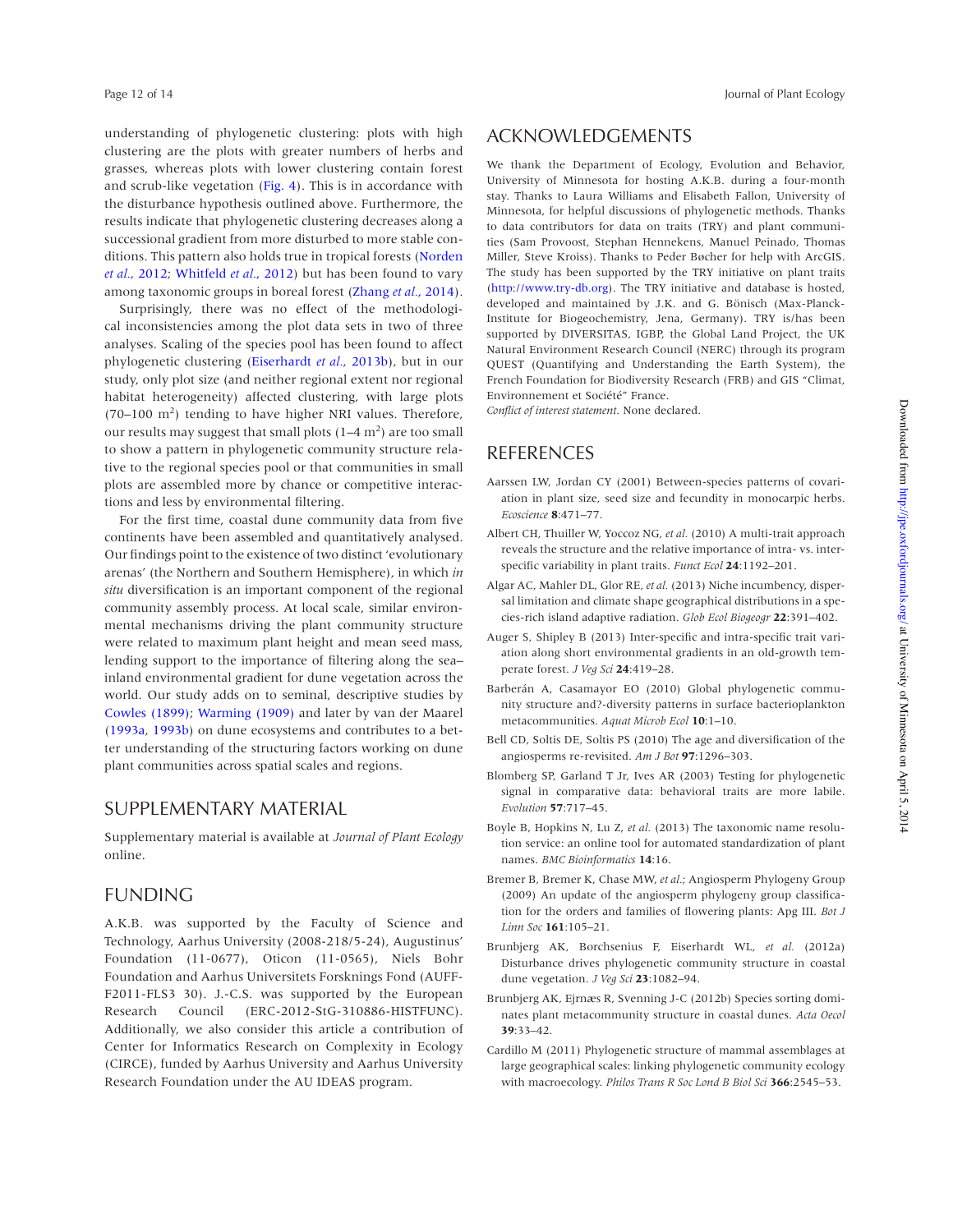- Castillo S, Popma J, Moreno-Casasola P (1991) Coastal sand dune vegetation of Tabasco and Campeche, Mexico. *J Veg Sci* **2**:73–88.
- Cavender-Bares J, Keen A, Miles B (2006) Phylogenetic structure of Floridian plant communities depends on taxonomic and spatial scale. *Ecology* **87**:S109–22.
- Cavender-Bares J, Kitajima K, Bazzaz FA (2004) Multiple trait associations in relation to habitat differentiation among 17 Floridian oak species. *Ecol Monogr* **74**:635–62.
- Cavender-Bares J, Kozak KH, Fine PV, *et al.* (2009) The merging of community ecology and phylogenetic biology. *Ecol Lett* **12**:693–715.
- Cowles HC (1899) The ecological relations of the vegetation on the sand dunes of Lake Michigan. Part I—Geographical relations of the dune floras. *Bot Gaz* **27**:95–117.
- Crisp MD, Arroyo MT, Cook LG, *et al.* (2009) Phylogenetic biome conservatism on a global scale. *Nature* **458**:754–6.
- Cronquist A (1982) Map of the floristic provinces of North America. *Brittonia* **34**:144–5.
- Doing H (1985) Coastal fore-dune zonation and succession in various parts of the World. *Vegetatio* **61**:65–75.
- Dufrêne M, Legendre P (1997) Species assemblages and indicator species: the need for a flexible asymmetrical approach. *Ecol Monogr* **67**:345–66.
- Eaton DAR, Fenster CB, Hereford J, *et al.* (2012) Floral diversity and community structure in Pedicularis (Orobanchaceae). *Ecology* **93**:S182–94.
- Eiserhardt WL, Svenning JC, Baker WJ, *et al.* (2013a) Dispersal and niche evolution jointly shape the geographic turnover of phylogenetic clades across continents. *Sci Rep* **3**:1164.
- Eiserhardt WL, Svenning J-C, Borchsenius F, *et al.* (2013b) Separating environmental and geographical determinants of phylogenetic community structure in Amazonian palms (Arecaceae). *Bot J Linn Soc* **171**:244–59.
- Ellis EC, Antill EC, Kreft H (2012) All is not loss: plant biodiversity in the anthropocene. *PLoS One* **7**:e30535.
- Emerson BC, Gillespie RG (2008) Phylogenetic analysis of community assembly and structure over space and time. *Trends Ecol Evol* **23**:619–30.
- Feagin RA, Wu XB (2007) The spatial patterns of functional groups and successional direction in a coastal dune community. *Rangeland Ecol Manage* **60**:417–25.
- Frey W, Lösch R (2010) *Geobotanik: Pflanzen und vegetation in raum und zeit*. Heildelberg, Germany: Spektrum Akademischer Verlag.
- Gallego-Fernández JB, Martínez ML (2011) Environmental filtering and plant functional types on Mexican foredunes along the Gulf of Mexico. *Ecoscience* **18**:52–62.
- Grime JP (1979) *Plant Strategies and Vegetation Processes*. New York, NY: John Wiley & Sons.
- Henery ML, Westoby M (2001) Seed mass and seed nutrient content as predictors of seed output variation between species. *Oikos* **92**:479–90.
- Jetz W, Fine PV (2012) Global gradients in vertebrate diversity predicted by historical area-productivity dynamics and contemporary environment. *PLoS Biol* **10**:e1001292.
- Kattge J, Díaz S, Lavorel S, *et al.* (2011) TRY—a global database of plant traits. *Glob Chang Biol* **17**:2905–35.
- Kembel SW, Cowan PD, Helmus MR, *et al.* (2010) Picante: R tools for integrating phylogenies and ecology. *Bioinformatics* **26**:1463–4.
- Kissling WD, Eiserhardt WL, Baker WJ, *et al.* (2012) Cenozoic imprints on the phylogenetic structure of palm species assemblages worldwide. *Proc Natl Acad Sci USA* **109**:7379–84.
- Knapp S, Dinsmore L, Fissore C, *et al.* (2012) Phylogenetic and functional characteristics of household yard floras and their changes along an urbanization gradient. *Ecology* **93**:S83–98.
- Kraft NJ, Cornwell WK, Webb CO, *et al.* (2007) Trait evolution, community assembly, and the phylogenetic structure of ecological communities. *Am Nat* **170**:271–83.
- Lane C, Wright SJ, Roncal J, *et al.* (2008) Characterizing environmental gradients and their influence on vegetation zonation in a subtropical coastal sand dune system. *J Coast Res* **24**:213–24.
- Legendre P, Legendre L (1998) *Numerical Ecology*. New York, NY: Elsevier.
- Lomolino MV, Riddle BR, Brown JH (2006) The changing earth. In Lomolino MV, Riddle BR, Brown JH (eds). *Biogeography*. Sunderland, MA: Sinaur Associates, 227–74.
- Mabberley DJ (1997) *The Plant-Book. A Portable Dictionary of the Vascular Plants*. Cambridge, UK: Cambridge University Press.
- Mann CC (2006) *1491: New Revelations of the Americas Before Columbus*. New York, NY: Vintage Books.
- Martínez ML, García-Franco JG (2004) Plant-plant interactions in coastal dunes. In Martínez ML, Psuty NP (eds). *Coastal Dunes. Ecology and Conservation. Ecological Studies 171*. Berlin, Germany: Springer-Verlag, 205–20.
- Maun MA (2009) *The Biology of Coastal Sand Dunes*. New York, NY: Oxford University Press.
- Mazer SJ (1990) Seed mass of Indiana dune genera and families taxonomic and ecological correlates. *Evol Ecol* **4**:326–57.
- Messier J, McGill BJ, Lechowicz MJ (2010) How do traits vary across ecological scales? A case for trait-based ecology. *Ecol Lett* **13**:838–48.
- Moles AT, Falster DS, Leishman MR, *et al.* (2004) Small-seeded species produce more seeds per square metre of canopy per year, but not per individual per lifetime. *J Ecol* **92**:384–96.
- Moles AT, Warton DI, Warman L, *et al.* (2009) Global patterns in plant height. *J Ecol* **97**:923–32.
- Muñoz J, Felicísimo AM, Cabezas F, *et al.* (2004) Wind as a longdistance dispersal vehicle in the Southern Hemisphere. *Science* **304**:1144–7.
- Norden N, Letcher SG, Boukili V, *et al.* (2012) Demographic drivers of successional changes in phylogenetic structure across life-history stages in plant communities. *Ecology* **93**:S70–82.
- Oksanen J (2009) Ordination and Analysis of Dissimilarities: Tutorial with R and Vegan. http://www.bio.utk.edu/fesin/msa2009/R/ veganbird.pdf (Accessed 13 January 2014).
- Pimentel D, Lach L, Zuniga R, *et al.* (2000) Environmental and economic costs of nonindigenous species in the United States. *Bioscience* **50**:53–65.
- Provoost S, Jones MLM, Edmondson SE (2011) Changes in landscape and vegetation of coastal dunes in northwest Europe: a review. *J Coast Conserv* **15**:207–26.
- Ran JH, Gao H, Wang XQ (2010) Fast evolution of the retroprocessed mitochondrial rps3 gene in Conifer II and further evidence for the phylogeny of gymnosperms. *Mol Phylogenet Evol* **54**:136–49.